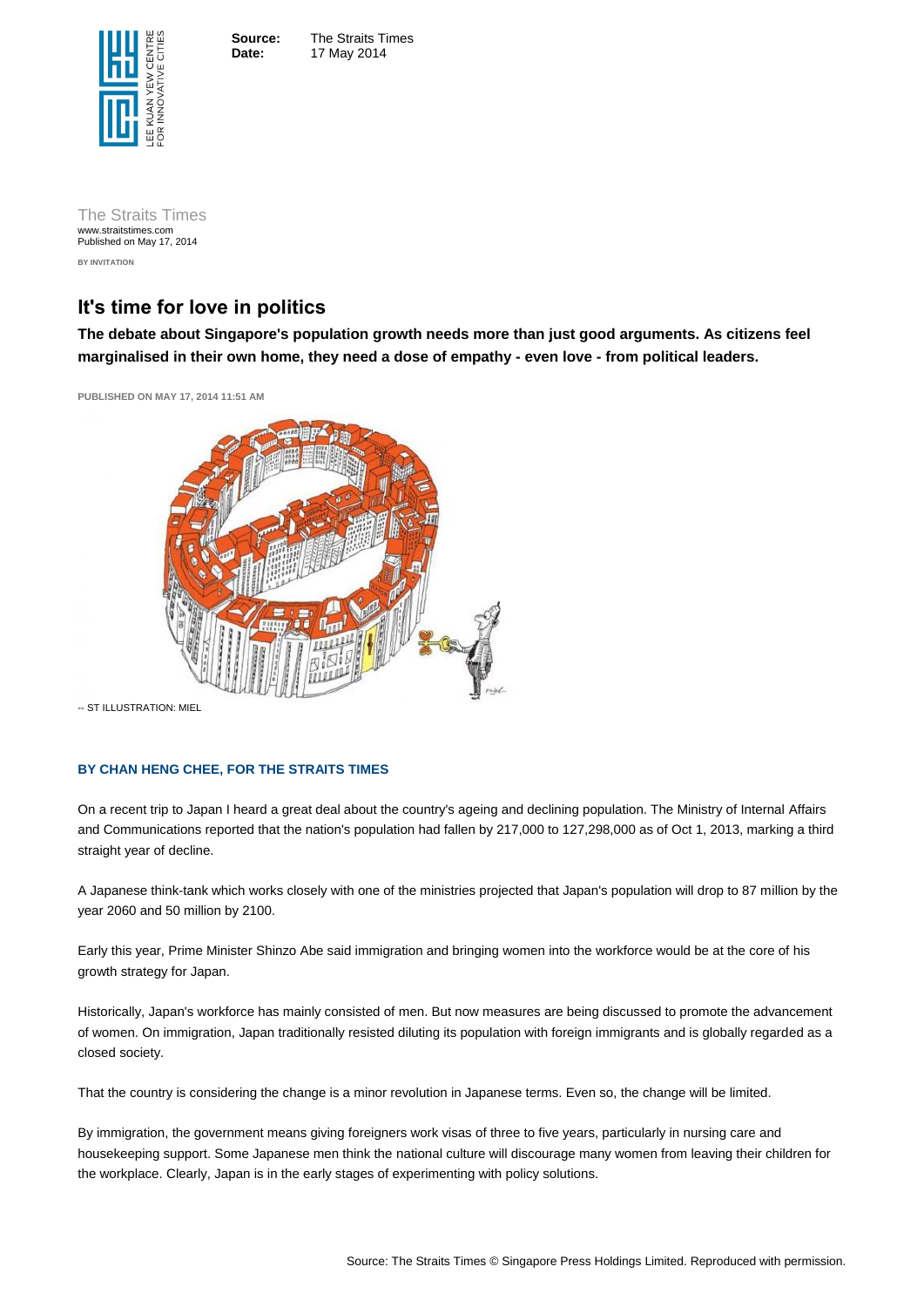Ξ

**Source:** The Straits Times **Date:** 17 May 2014

Source: The Straits Times © Singapore Press Holdings Limited. Reproduced with permission.

The Singapore population will start to shrink in 2025. But the Japanese model is not one Singapore can adopt. Unlike Japan, Singapore starts with a much smaller population. There were 3.8 million Singaporeans and permanent residents last year. Of this, 10.5 per cent, or 300,000, are 65 years and older. By 2030, this figure will rise to 900,000 or 20 per cent of the population. In 2000, the dependency ratio was 9:1. In 2020, the dependency ratio will be 2 to 1.

The dependency ratio refers to the ratio of dependents - people younger than 15 or older than 64 - to the working-age population.

Singapore has opted to augment its population and economic growth through immigration and pro-birth policies. In the last decade we have been extremely open as a society and economy. But the foreigners flowed in too fast, and the infrastructure could not cope, leading to a strong backlash against the influx of foreigners.

This backlash is happening to every global economy and city in the world that has a policy of openness to immigration. But the tone of the debate and the outcry in Singapore against foreigners has been so venomous, it is seriously disturbing. Fortunately, moderate voices are now emerging to offer another perspective.

How can we drain the bile from this narrative? How can some balance be restored to a debate on an issue that is critical to our future?

#### **Sustainable growth**

THE Population White Paper kicked up a storm when it was released by the government early last year.

Is Singapore going to maintain an open growth model for our population? Or will the country opt for a sustainable growth model, one that allows the introduction of new residents at a rate and pace that will allow the Singapore identity to be maintained?

These questions were answered by Prime Minister Lee Hsien Loong at the close of the parliamentary debate on the subject. He said that although he did not think six million was enough to meet Singapore's needs in 2030, "the total population in 2030 should be significantly below 6.9 million and in the long term not increase significantly beyond that". After 2030, it was up to future governments and the people to decide.

There are those who have chosen not to believe this statement, even though the number of work visas has been cut and the influx of foreigners moderated. So the point needs to be reiterated.

There is no doubt, given the limitations of our land size (and the fact that we have reached the limits of reclamation), that whether building upwards or going underground, there is a number beyond which we cannot sustain.

It is not easy to determine the optimal population for Singapore. The parameters of what is considered optimal may shift as new technology changes perceptions and capability. What is optimal today may be different in 2030 and 2050.

Despite much confusion, it is clear from the Prime Minister's words - and from recent policies such as the tightening in the supply of foreign labour - that the sustainable growth model is what the government has decided on and Singaporeans are more comfortable with.

Still, there is a minority who insist, "no more foreigners".

But I believe this is not practicable. The truth is that as a country we have to work on sustainable growth.

We cannot do this by shutting Singapore from foreigners. We need to have the ability to absorb the growth in population and integrate foreigners with Singaporeans at the core.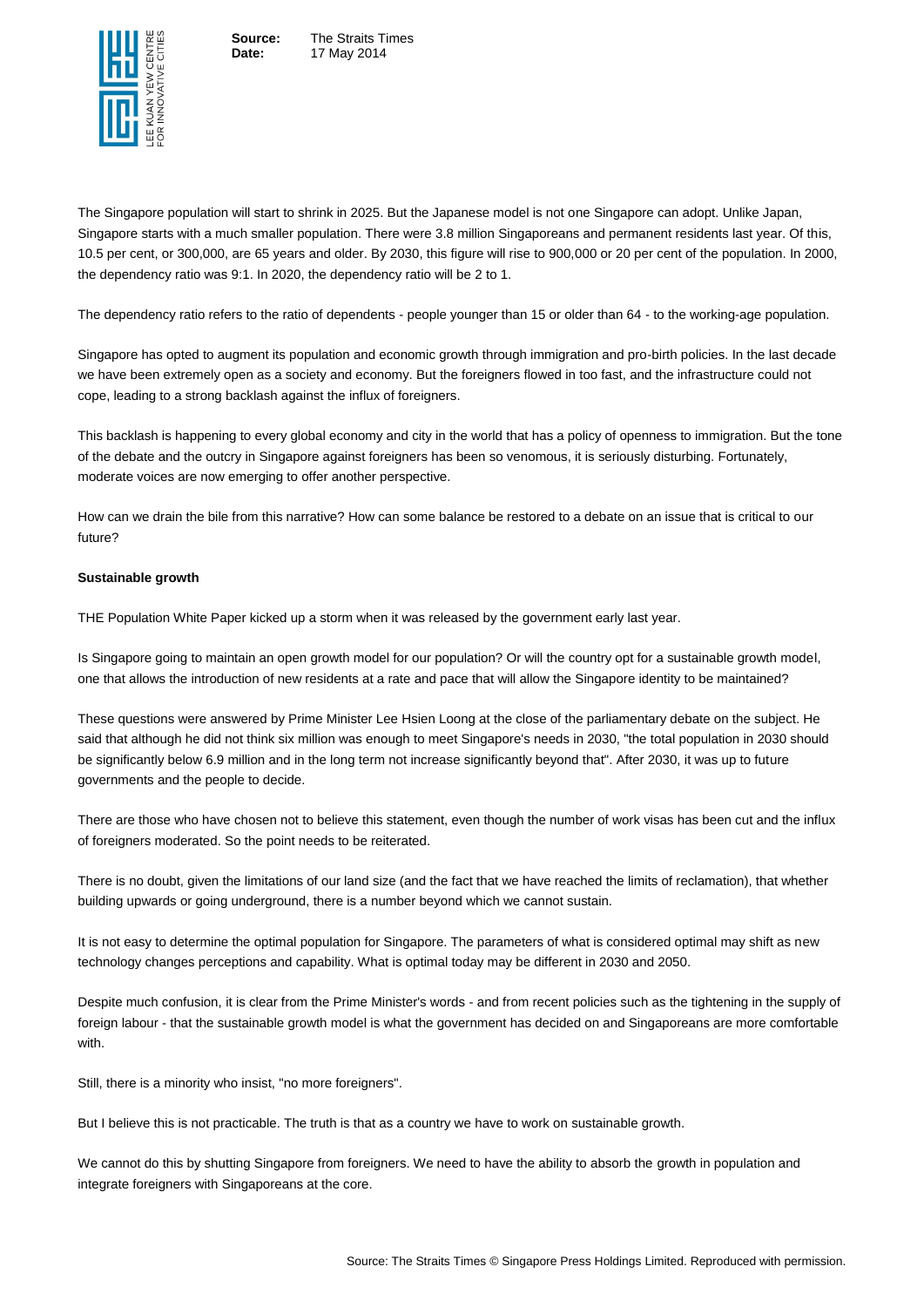

**Source:** The Straits Times **Date:** 17 May 2014

Source: The Straits Times © Singapore Press Holdings Limited. Reproduced with permission.

The sheer volume of diversity arrived so fast, we have not had time to assimilate foreigners into our Singapore culture. The result has been a sense of alienation and the development of "us-them" feelings.

The infrastructure stresses will be resolved with time as new train lines come on stream and more buses hit the road. New housing supply is also coming on the market.

### **Undervalued at home**

REVERSING the sense among some Singaporeans that they have been marginalised and undervalued in their society, however, will be more difficult.

Competition for jobs lies at the heart of the problem. To be clear, there are two groups of foreign workers. The first are the unskilled who come to do the work Singaporeans abhor. They are not the ones Singaporeans are competing with.

The second, the educated and skilled workers, are in direct competition with local professionals, managers, executives and technicians. Singaporeans find they are not getting the jobs they want and point to foreign professional and skilled workers taking the slots. We can begin by hiring qualified Singaporeans for the job wherever possible and in decision-making positions where feasible. This is something every employer can do. We don't have to wait for the nudge from government.

In some jobs, Singaporeans will cost more, but we have to begin somewhere. Singaporeans too must address some of the concerns employers - both local and foreign - have expressed.

It is said Singaporeans do not always have the right skills for the job, or they are not prepared to meet certain job requirements, such as living overseas. To deal with this, we need better job mentors in schools and universities to talk about the expectations of both employers and job seekers. We need more Singaporeans who are ambitious and risk-takers.

It will take time before the rebalance is achieved, but there is a realisation that we must recalibrate.

Singapore cannot afford to be a country that is closed and autarkic. Singaporeans now expect a certain level of development and standards to be maintained, and this requires a foreign presence.

#### **Empathetic leadership**

RIGHTLY or wrongly, Singaporeans believe they are not valued and appreciated in their own country. Singaporeans want reassurance from their leaders and love. Yes, love.

Singaporeans are looking for more than just a transactional relationship with their political leaders. The old politics of using good arguments to persuade or deliver the public goods and services will not suffice. Arguments are still important. After all, the Singapore electorate is a rational one.

But increasingly, Singaporeans young and old are looking for more from political leaders. They want to know that politicians too share their joys and sorrows, and indeed, even feel their pain.

They will wonder of those in power: "Do you understand my situation? Do you empathise with my situation?" Compassion and communication are critical at this juncture in Singapore politics.

It helps when leaders like Prime Minister Lee and Foreign Minister K Shanmugam take to social media, Facebook and Twitter to share their thoughts and pictures. Leaders are then viewed as stepping down from their pedestals to be "one of us". Political leaders will need to go further in their communication and ways of life, to communicate compassion and empathy.